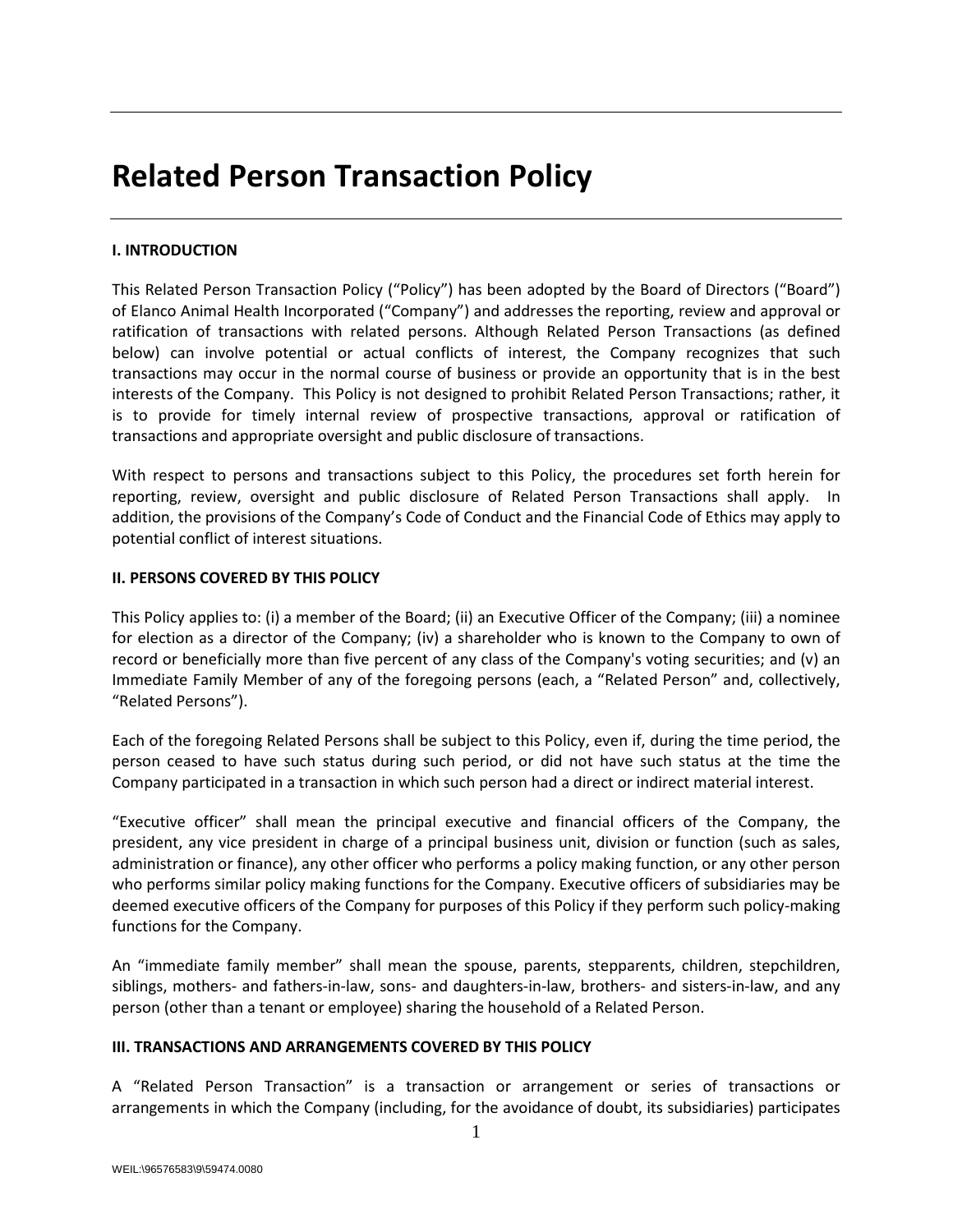(whether or not the Company is a party) and a Related Person has a direct or indirect material interest in such transaction. An amendment to an arrangement that is considered a Related Person Transaction (even though such arrangement has been reviewed under this policy) shall, unless clearly incidental in nature, be considered a separate Related Person Transaction for review, approval or ratification in accordance with this Policy.

This Policy covers transactions in which the Company participates with an entity (i) that employs or is controlled by a Related Person, or (ii) in which a Related Person has an ownership or financial interest material to such Related Person. A charitable contribution, grant, endowment or pledge by the Company to a charitable organization, foundation or university may be considered a Related Person Transaction if, for example, a director is an employee of such organization.

## **IV. REPORTING OF RELATED PERSON TRANSACTIONS**

Related Persons shall report any transaction or arrangement that could be Related Person Transactions in advance (or otherwise at the earliest possible opportunity) to the General Counsel, or his or her designee ("General Counsel"), the Chair of the Board or the Chair of the Audit Committee for review.

## **V. REVIEW, APPROVAL AND RATIFICATION BY THE COMMITTEE**

The General Counsel (either alone or together with the Chair of the Board and/or the Chair of the Audit Committee) shall review all reported transactions to determine whether the proposed transaction could be a Related Person Transaction as defined in and for purposes of this Policy. If it is determined that a proposed transaction could be a Related Person Transaction, the General Counsel shall report the transaction, along with a summary of the material facts, to the Audit Committee (the "Committee") for review and approval or ratification at the next Committee meeting or sooner if determined to be necessary by the General Counsel.

The Committee shall review all Related Person Transactions reported to the Committee and may, in its discretion based upon a determination that such transactions are in the best interests of the Company and such other determinations as the Committee deems appropriate, (i) approve or ratify such transactions, as applicable, (ii) request that the transaction be modified as a condition to the Board's approval or ratification, or (iii) reject the transaction.

In the event the Company and/or a Related Person enters into or otherwise participates in a Related Person Transaction without the pre-approval of the Committee, such transaction shall promptly be presented to the General Counsel who shall evaluate the transaction and prepare a presentation to the Committee for it to consider, as appropriate, whether to (i) ratify such transaction, (ii) direct management to rescind or modify the transaction, and/or (iii) make changes to the Company's controls and procedures in connection with such error.

If a member of the Committee has an interest in or is involved in a Related Person Transaction, such person shall excuse himself or herself from the deliberation and voting on such transaction by the Committee; however, such person may be counted in determining the presence of a quorum at a meeting of the Committee acting on the transaction. If after such Committee member excuses himself or herself from deliberation and voting on the transaction, there would be fewer than two members of the Committee available to review the transaction, the transaction shall instead be reviewed by the Board or an ad hoc committee of at least two independent directors designated by the Board (which shall be considered "the Committee" for purposes of this policy).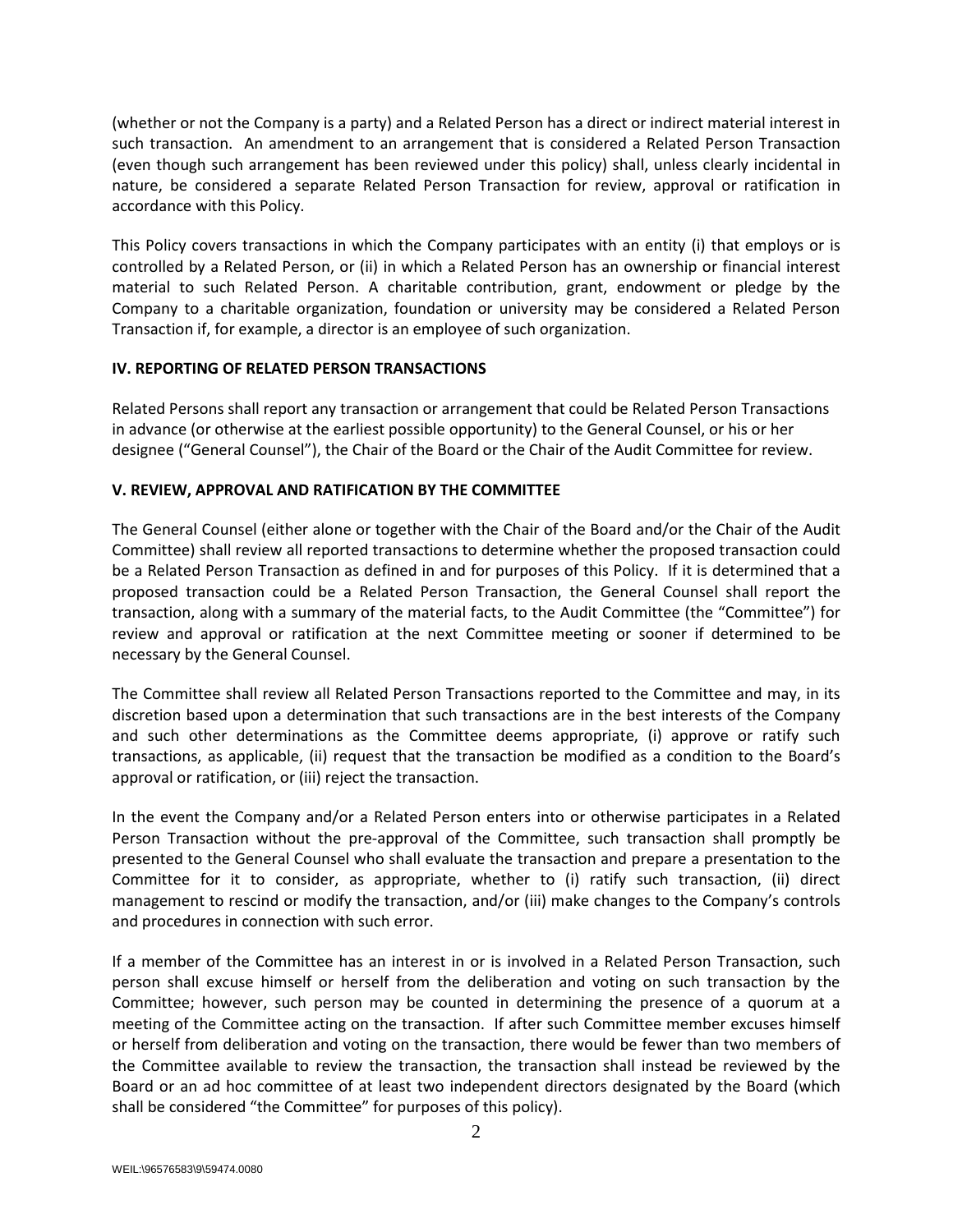#### **VI. AUTHORITY TO PRE-APPROVE**

The Committee shall have the authority to (i) determine certain transactions or categories of transactions with Related Persons that are not considered Related Person Transactions for the purposes of this Policy given their nature, size and/or degree of significance to the Company and/or the immateriality of such transaction to the relevant Related Person, and not required to be individually reported to, reviewed by, and/or approved or ratified by the Committee, and (ii) approve in advance certain transactions or categories of transactions with Related Persons that (unless the Committee determines otherwise in a particular instance) need not be individually reported to, reviewed by, and/or approved or ratified by the Committee but that will instead be reported to and reviewed by the Committee collectively on a periodic basis, which shall be at least annually, and shall not require ratification by the Committee (provided that such transactions may be reportable under applicable law).

# **VII. EXCEPTIONS: TRANSACTIONS THAT NEED NOT BE REPORTED**

The following transactions or arrangements are not considered Related Person Transactions for purposes of this Policy given their nature, size and/or degree of significance to the Company and/or the immateriality of such transaction to the relevant Related Person, and are not required to be reported to, reviewed by, and approved or ratified by the Committee under this Policy, but may still be subject to disclosure or other policies of the Company:

- **Use of Company Assets; Business Purposes:** Use of the Company's property, equipment or other assets in the ordinary course of business and primarily for Company business purposes, and reimbursement or payment of routine business expenses in accordance with the Company's policies.
- **Business Expenses:** Reimbursement or payment of business expenses incurred by a director of the Company or Executive Officer in the performance of his or her duties and approved for reimbursement or payment by the Company in accordance with the Company's customary policies and practices.
- **Certain Compensation Arrangements:** Compensation arrangements for directors and Executive Officers that are approved by the Compensation Committee or the Board.
- **Transactions Involving Competitive Bids:** A transaction where the rates or charges involved are determined by competitive bids.
- **Certain Banking-Related Services:** A transaction involving services as a bank depositary of funds, transfer agent, registrar, trustee under a trust indenture, or similar services on terms and conditions that are customary for such services.
- **Pro-Rata Shareholder Transactions:** A transaction where the Related Person's only interest is as a shareholder and all shareholders are receiving the same benefit on a prorata basis.
- **Regulated Transactions:** A transaction involving the rendering of services as a common or contract carrier, or public utility, at rates or charges fixed in conformity with law or governmental authority.

3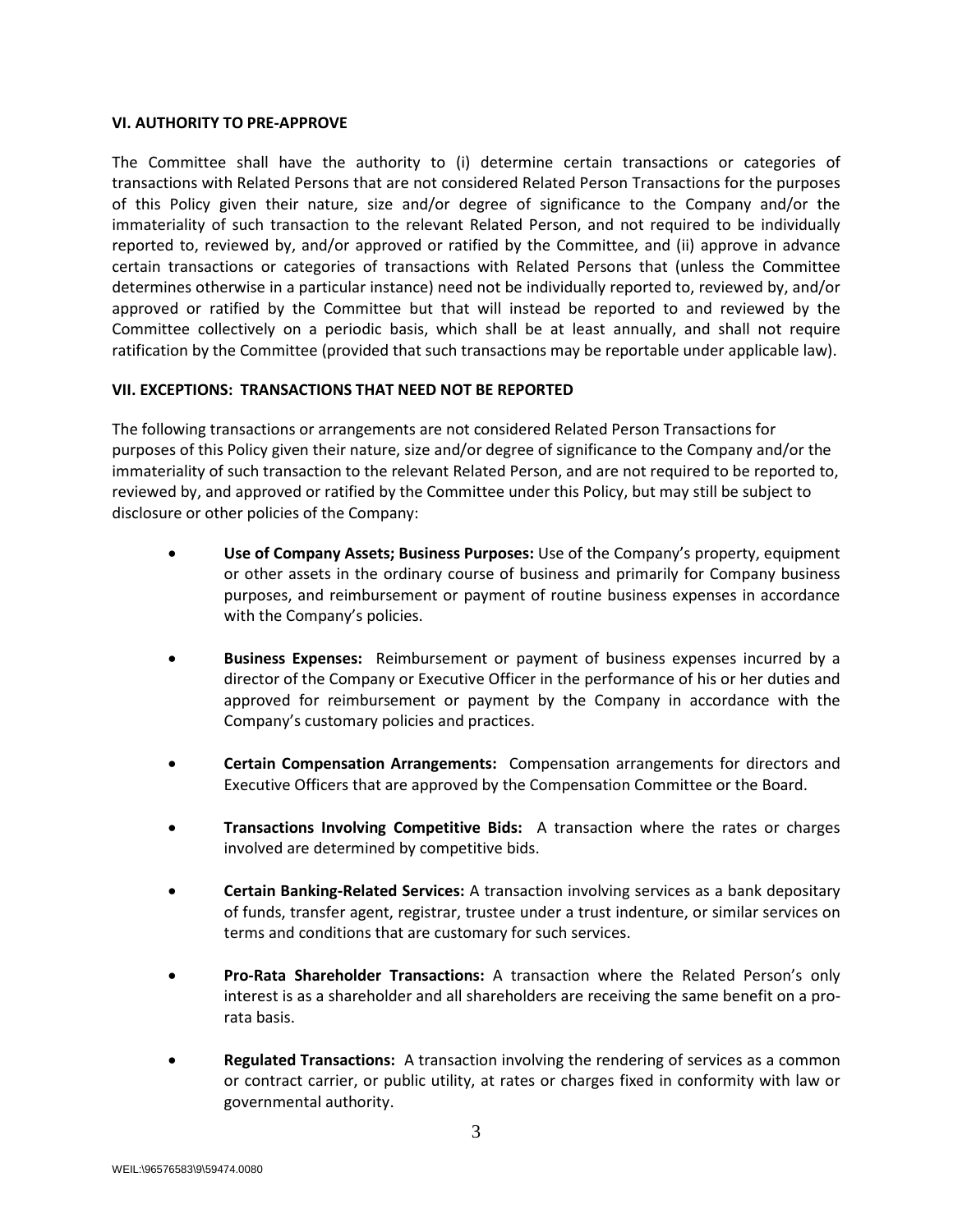• **Company Charitable Contributions:** Any charitable contribution, grant, endowment or pledge by the Company to a charitable organization, foundation or university where the Related Person's only relationship with that organization is as a director and the aggregate amount involved does not exceed the lesser of \$1,000,000 or 2 percent of the charitable organization's total annual receipts

## **VIII. DELEGATION**

The Committee may delegate its authority to review, approve or ratify specified Related Person Transactions or categories of Related Person Transactions, other than a transaction involving a member of the Committee, to one or more members of the Committee where the Committee determines that such action is warranted between scheduled Committee meetings.

## **IX. STANDARDS**

In connection with approving or ratifying a Related Person Transaction, the Committee (or its delegate) shall, in its judgment, consider in light of the relevant facts and circumstances whether or not the transaction is in, or not inconsistent with, the best interests of the Company, including consideration of the following factors to the extent pertinent:

- the position within or relationship of the Related Person with the Company;
- the materiality of the transaction to the Related Person and the Company, including the dollar value of the transaction, without regard to profit or loss;
- the business rationale for and reasonableness of the transaction (including the anticipated profit or loss from the transaction), taken in the context of the alternatives available to the Company for attaining the purposes of the transaction;
- whether the transaction is on terms comparable to those available on an arms-length basis or is on terms that the Company offers generally to persons who are not Related Persons;
- whether the transaction is in the ordinary course of the Company's business and was proposed and considered in the ordinary course of business;
- the effect of the transaction on the Company's business and operations, including on the Company's internal control over financial reporting and system of disclosure controls and procedures, and any additional conditions or controls (including reporting and review requirements) that should be applied to such transaction;
- the potential for the transaction to lead to an actual or apparent conflict of interest and any safeguards imposed to prevent such actual or apparent conflicts; and
- the overall fairness of the transaction to the Company.